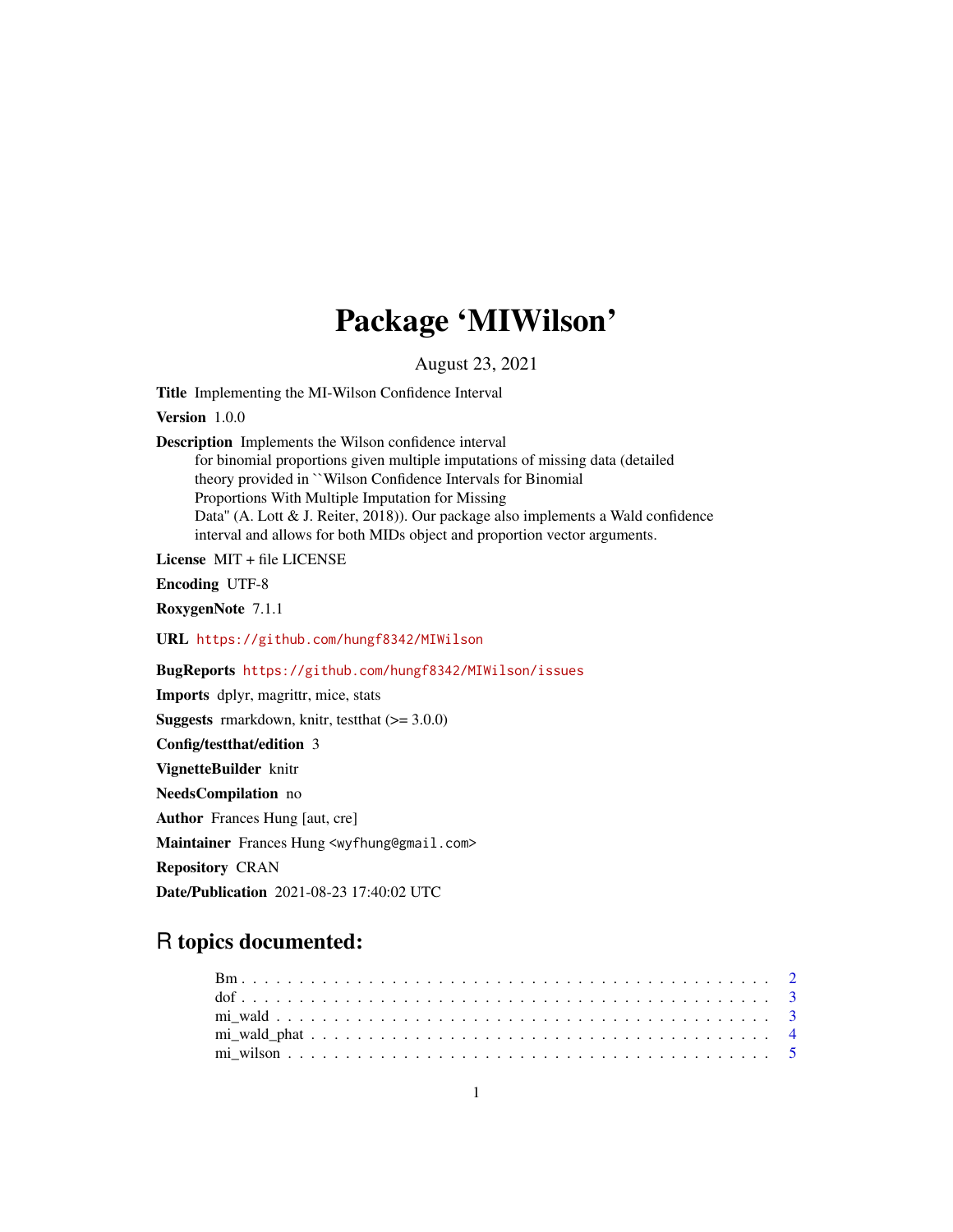<span id="page-1-0"></span>

Bm *Calculate between-imputation variance of the response mean*

$$
\frac{\sum (\hat{Q}\_l - \bar{Q})}{m-1}
$$

# Description

Calculate between-imputation variance of the response mean

$$
\frac{\sum (\hat{Q}_l - \bar{Q})}{m-1}
$$

#### Usage

Bm(qhats, m)

# Arguments

| ghats | vector of Qhats (means of response for each imputed dataset) |
|-------|--------------------------------------------------------------|
| m     | number of imputed datasets                                   |

#### Value

Bm: the between-dataset variance of the response mean

```
imp = mice::mice(mice::nhanes)
qhats = Qhats(imp, "hyp")
m = imp$m
Bm(qhats, m)
```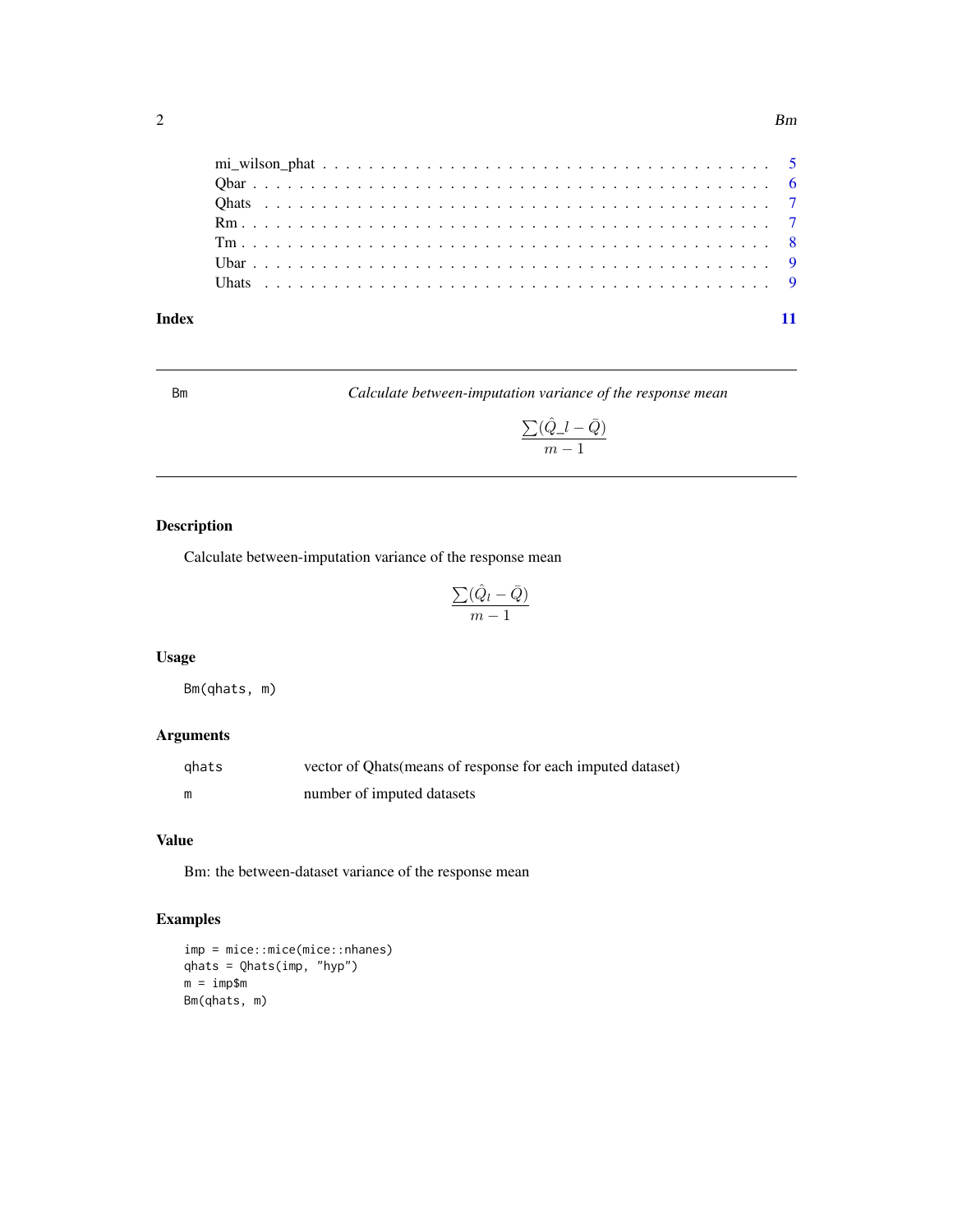<span id="page-2-0"></span>dof *Calculate degrees of freedom used in calculating confidence intervals of t-distributed proportion point estimate* Q¯*\_*m

#### Description

Calculate degrees of freedom used in calculating confidence intervals of t-distributed proportion point estimate  $\bar{Q}_m$ 

#### Usage

dof(qhats, m, nrow)

#### Arguments

| ghats | vector of Qhats (means of response for each imputed dataset) |
|-------|--------------------------------------------------------------|
| m     | number of imputed datasets                                   |
| nrow  | number of observations in the imputed dataset                |

#### Value

degrees of freedom

#### Examples

```
imp = mice::mice(mice::nhanes)
qhats = Qhats(imp, "hyp")
m = imp$m
nrow = imp$data %>% nrow()
dof(qhats, m, nrow)
```
<span id="page-2-1"></span>

| mi wald | Calculates the specified Wald CI of a binomial proportion variable, |
|---------|---------------------------------------------------------------------|
|         | given imputed data sets.                                            |

#### Description

Calculates the specified Wald CI of a binomial proportion variable, given imputed data sets.

#### Usage

```
mi_wald(mids_obj, response, ci_level = 0.95, summaries = TRUE)
```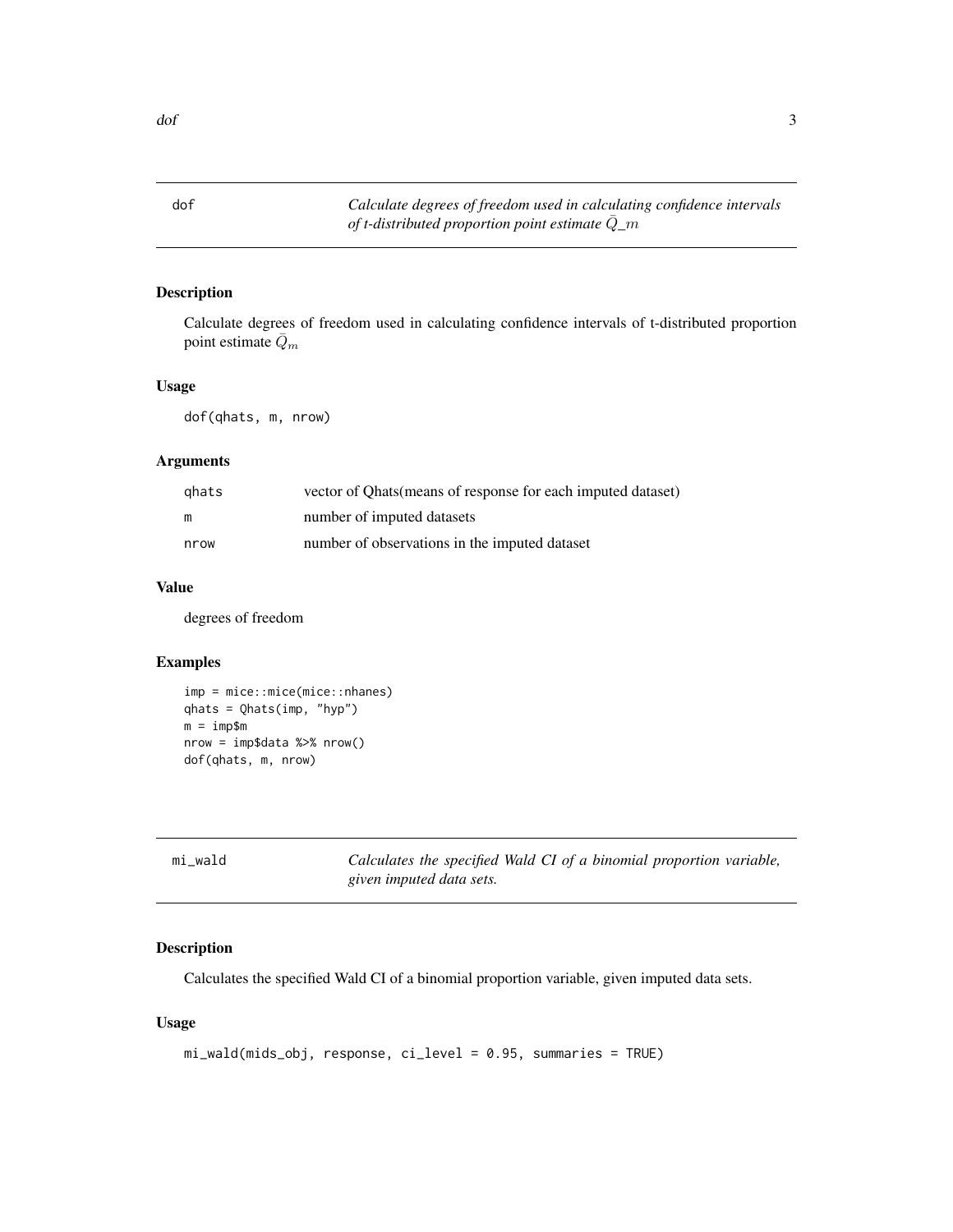#### <span id="page-3-0"></span>Arguments

| mids_obj  | mids object created by mice package                             |
|-----------|-----------------------------------------------------------------|
| response  | string name of response variable (must be 0-1 valued)           |
| ci level  | desired confidence interval level (defaults to $95\%$ )         |
| summaries | boolean: should summary helper values be printed (default TRUE) |

#### Value

two-length vector of Wald lower CI and upper CI

#### Examples

```
imp = mice::mice(mice::nhanes %>% dplyr::mutate(hyp = hyp-1))
mi_wald(imp, "hyp", 0.95)
```

| mi_wald_phat | Calculates the MI-Wald interval if given a vector of observed binomial |
|--------------|------------------------------------------------------------------------|
|              | <i>proportions (one for each imputed data frame)</i>                   |

#### Description

Calculates the MI-Wald interval if given a vector of observed binomial proportions (one for each imputed data frame)

#### Usage

```
mi_wald_phat(phats, n, ci_level = 0.95, summaries = TRUE)
```
#### Arguments

| phats     | vector of binomial proportions (one for each imputation)        |
|-----------|-----------------------------------------------------------------|
| n         | the common number of observations over the imputed dataframes   |
| ci level  | desired confidence interval level (default 95%)                 |
| summaries | boolean: should summary helper values be printed (default TRUE) |

#### Value

Two-length vector of Wilson lower CI and upper CI

#### Related Functions

- [mi\\_wald](#page-2-1)
- [mi\\_wilson\\_phat](#page-4-1)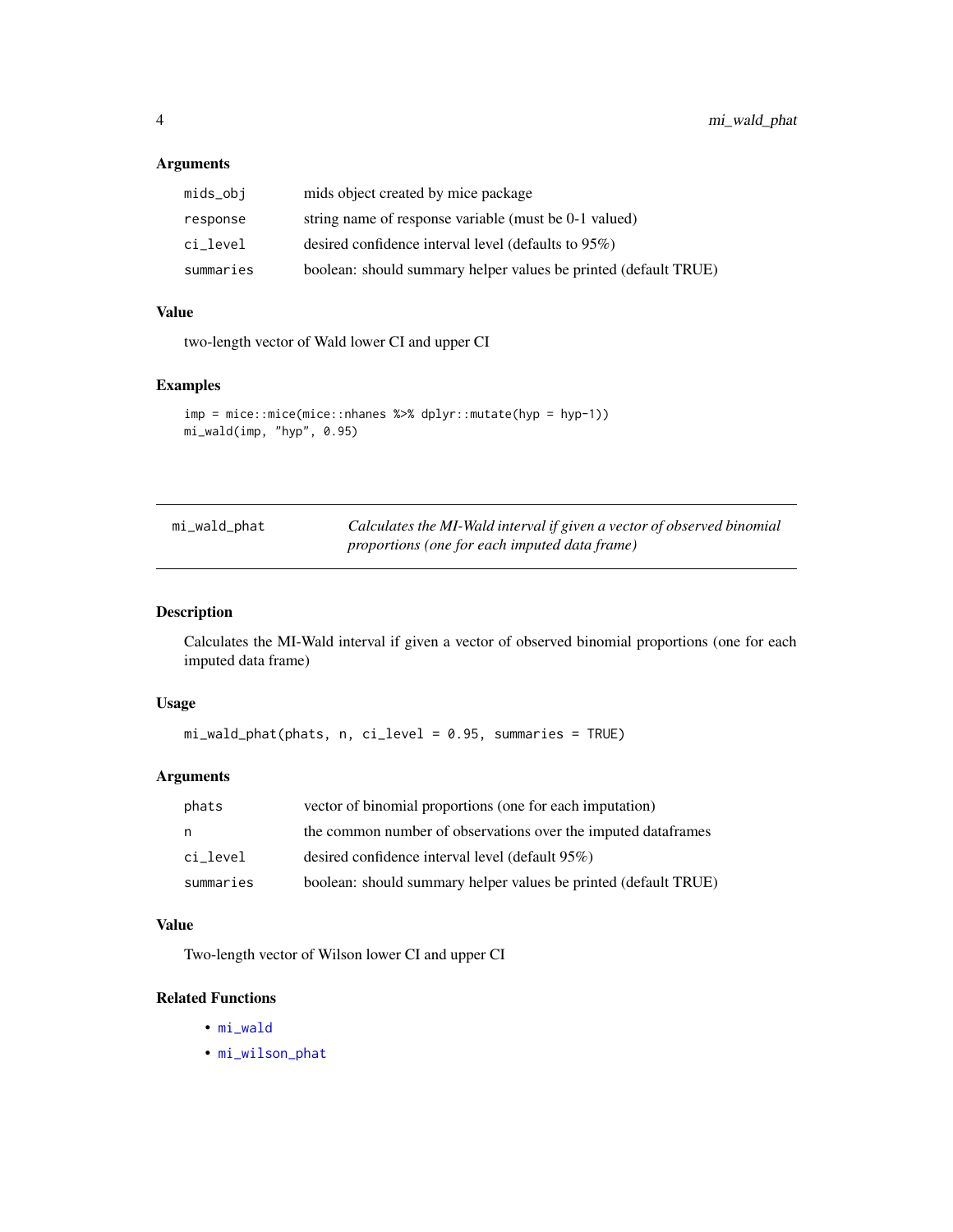#### <span id="page-4-0"></span>mi\_wilson 5

#### Examples

```
phats = c(0.2, 0.23, 0.25)
mi_wald_phat(phats, 100, 0.99, TRUE)
```

|  | mi_wilson |  |
|--|-----------|--|
|  |           |  |

Calculates the specified Wilson CI of a binomial proportion variable, *given imputed data sets.*

#### Description

Calculates the specified Wilson CI of a binomial proportion variable, given imputed data sets.

#### Usage

```
mi_wilson(mids_obj, response, ci_level = 0.95, summaries = TRUE)
```
#### Arguments

| mids_obj  | mids object created by mice package                             |
|-----------|-----------------------------------------------------------------|
| response  | string name of response variable (must be 0-1 valued)           |
| ci level  | desired confidence interval level (defaults to $95\%$ )         |
| summaries | boolean: should summary helper values be printed (default TRUE) |

#### Value

two-length vector of Wilson lower CI and upper CI

#### Examples

```
imp = mice::mice(mice::nhanes %>% dplyr::mutate(hyp = hyp-1))
mi_wilson(imp, "hyp", 0.95)
```
<span id="page-4-1"></span>

| mi_wilson_phat | Calculates the MI-Wilson interval if given a vector of observed bino- |
|----------------|-----------------------------------------------------------------------|
|                | mial proportions (one for each imputed data frame)                    |

#### Description

Calculates the MI-Wilson interval if given a vector of observed binomial proportions (one for each imputed data frame)

#### Usage

```
mi_wilson_phat(phats, n, ci_level = 0.95, summaries = TRUE)
```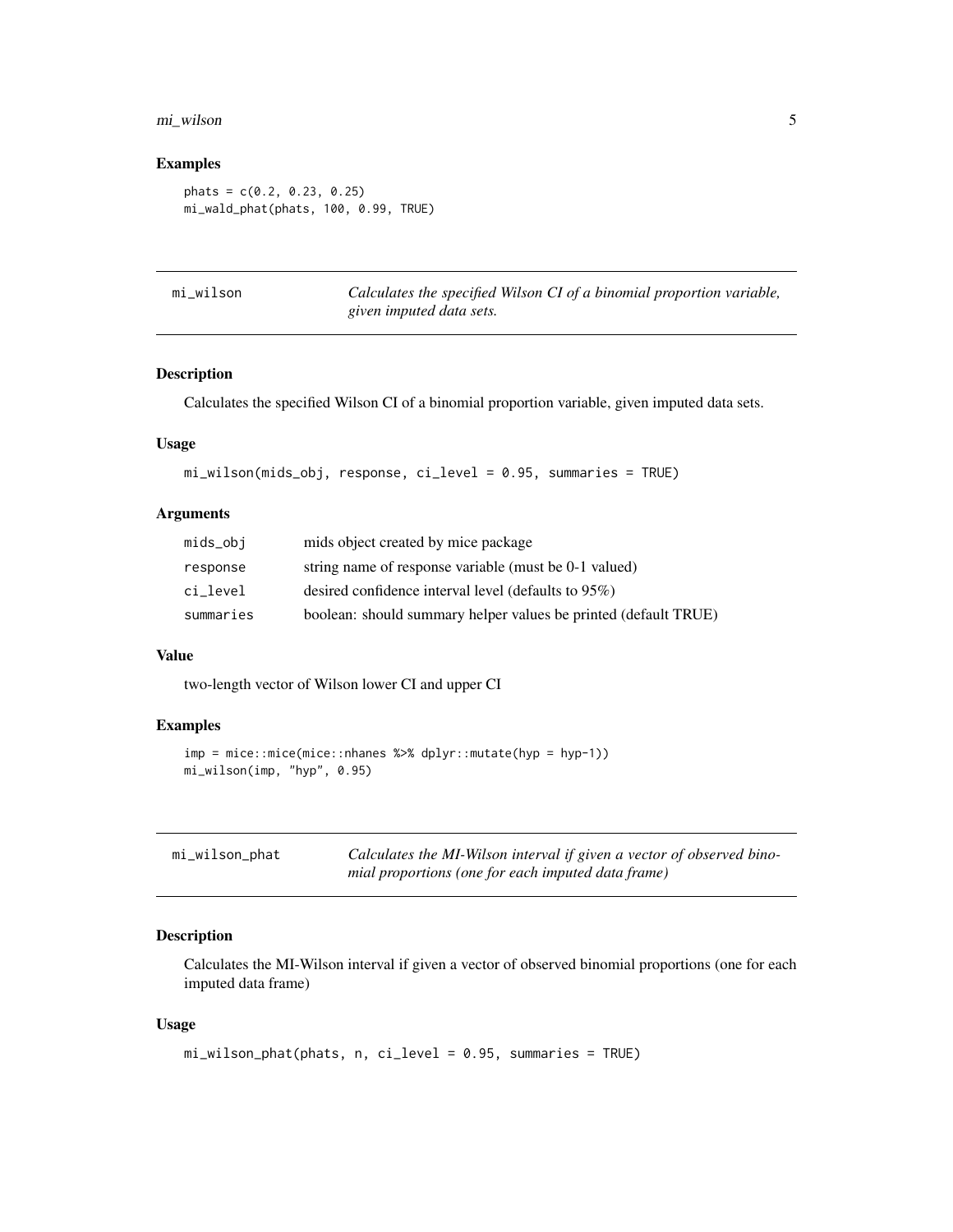#### <span id="page-5-0"></span>Arguments

| phats     | vector of binomial proportions (one for each imputation)        |
|-----------|-----------------------------------------------------------------|
| n         | the common number of observations over the imputed dataframes   |
| ci level  | desired confidence interval level (default 95%)                 |
| summaries | boolean: should summary helper values be printed (default TRUE) |

#### Value

two-length vector of Wilson lower CI and upper CI

#### Examples

```
{\rm phats} = c(0.2, 0.23, 0.25)mi_wilson_phat(phats, 100, 0.99, TRUE)
```
Qbar *Calculate Qbar (average response over MICE datasets)*

#### Description

Calculate Qbar (average response over MICE datasets)

#### Usage

Qbar(qhats)

#### Arguments

qhats vector of Qhats(response means for each imputed dataset)

#### Value

Qbar: the average response over MICEd datasets.

```
imp = mice::mice(mice::nhanes)
qhats = Qhats(imp, "hyp")
Qbar(qhats)
```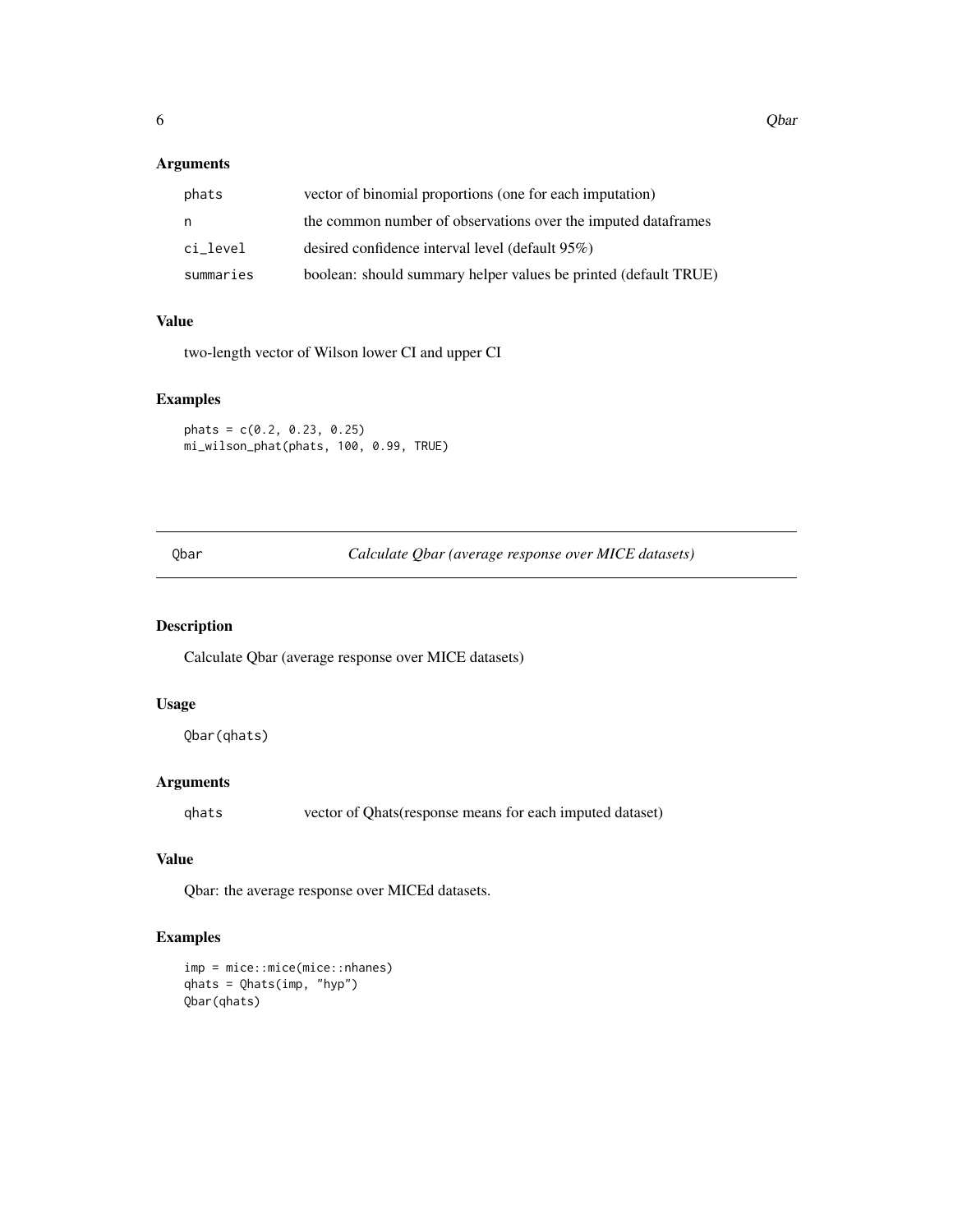<span id="page-6-0"></span>

### Description

Calculate Qhats (means of response for each imputed dataset)

# Usage

```
Qhats(mids_obj, response)
```
#### Arguments

| mids_obj | mids object created by mice package     |
|----------|-----------------------------------------|
| response | string name of binary response variable |

#### Value

Qhats: vector of response means for each imputed dataset

#### Examples

imp = mice::mice(mice::nhanes) Qhats(imp, "hyp")

| Rm | Helper function for getting rm, a key component for calculating de- |
|----|---------------------------------------------------------------------|
|    | grees of freedom and the wilson CI directly                         |

#### Description

Helper function for getting rm, a key component for calculating degrees of freedom and the wilson CI directly

### Usage

Rm(qhats, m, nrow)

#### Arguments

| ghats | vector of Ohats (means of response for each imputed dataset) |
|-------|--------------------------------------------------------------|
| m     | number of imputed datasets                                   |
| nrow  | number of observations in the imputed dataset                |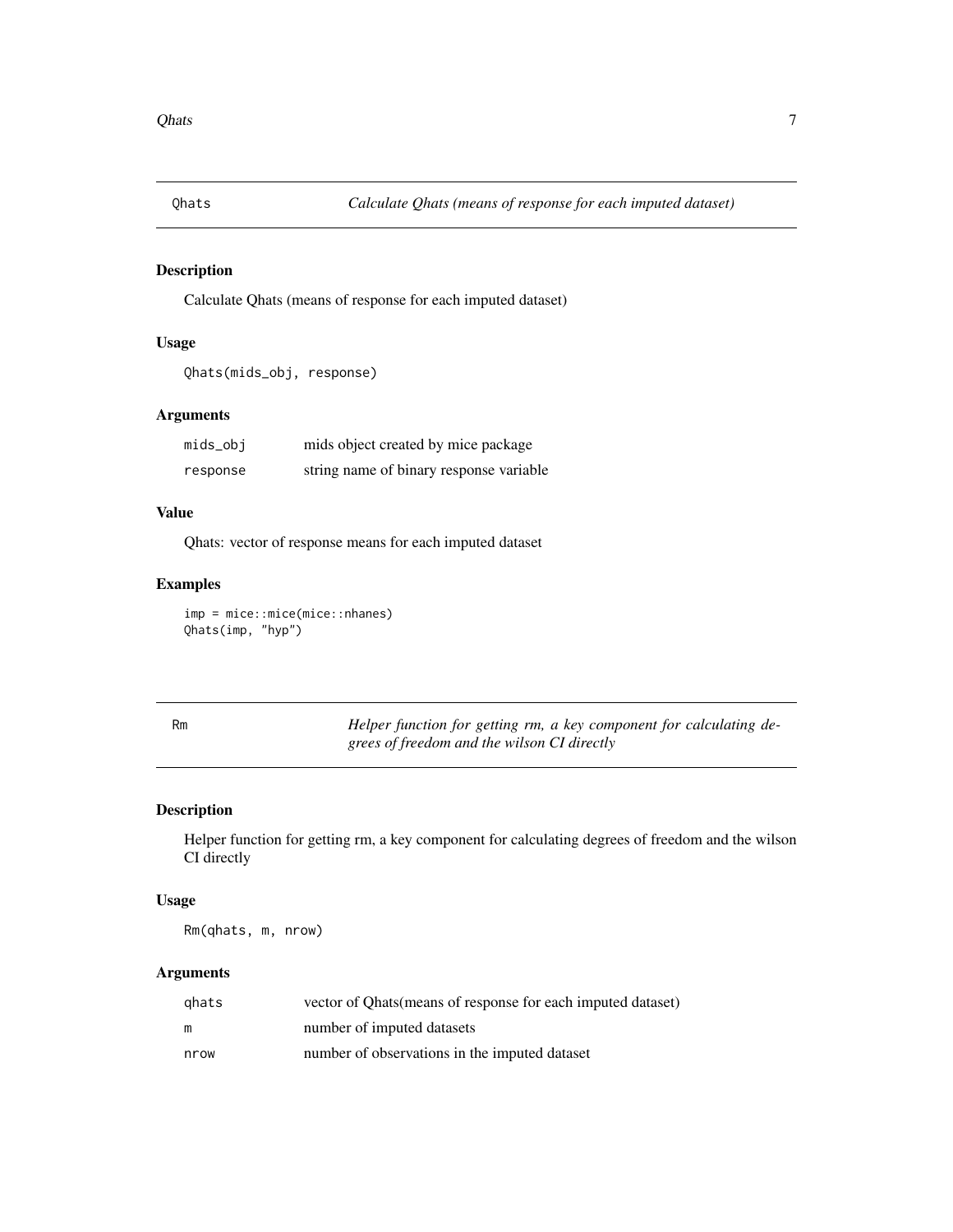#### <span id="page-7-0"></span>Value

rm

#### Examples

```
imp = mice::mice(mice::nhanes)
qhats = Qhats(imp, "hyp")
m = imp$m
nrow = imp$data %>% nrow()
Rm(qhats, m, nrow)
```
# Tm *Estimate variance of proportion point estimate* $\overline{Q}_m$

# Description

Estimate variance of proportion point estimate  $\bar{Q}_m$ 

#### Usage

Tm(qhats, m, nrow)

#### Arguments

| qhats | vector of Ohats (means of response for each imputed dataset) |
|-------|--------------------------------------------------------------|
| m     | number of imputed datasets                                   |
| nrow  | number of observations in the imputed dataset                |

#### Value

variance of proportion point estimate

```
imp = mice::mice(mice::nhanes)
qhats = Qhats(imp, "hyp")
m = imp$m
nrow = imp$data %>% nrow()
Tm(qhats, m, nrow)
```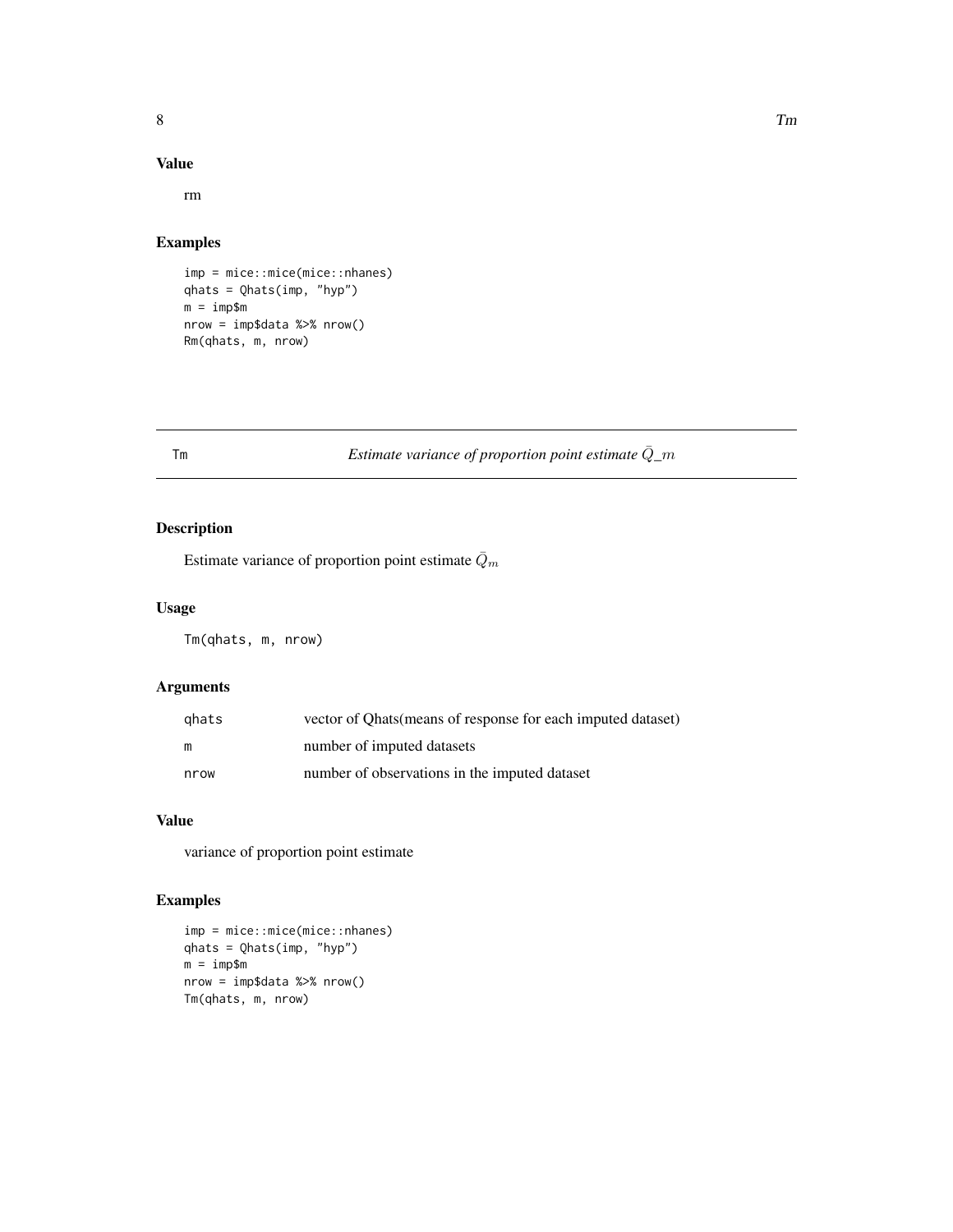<span id="page-8-0"></span>

#### Description

Calculate Ubar (average response variance over MICE datasets)

#### Usage

Ubar(qhats, m, nrow)

#### Arguments

| ahats | vector of Ohats (means of response for each imputed dataset) |
|-------|--------------------------------------------------------------|
| m     | number of imputed datasets                                   |
| nrow  | number of observations in the imputed dataset                |

### Value

Ubar: average response variance over MICE datasets

#### Examples

```
imp = mice::mice(mice::nhanes)
qhats = Qhats(imp, "hyp")
m = imp$m
nrow = imp$data %>% nrow()
Ubar(qhats, m, nrow)
```
Uhats *Calculate Uhats (variance for each imputed dataset)*

#### Description

Calculate Uhats (variance for each imputed dataset)

#### Usage

Uhats(qhats, nrow)

#### Arguments

| ghats | vector of Qhats (means of response for each imputed dataset) |
|-------|--------------------------------------------------------------|
| nrow  | number of observations in the imputed dataset                |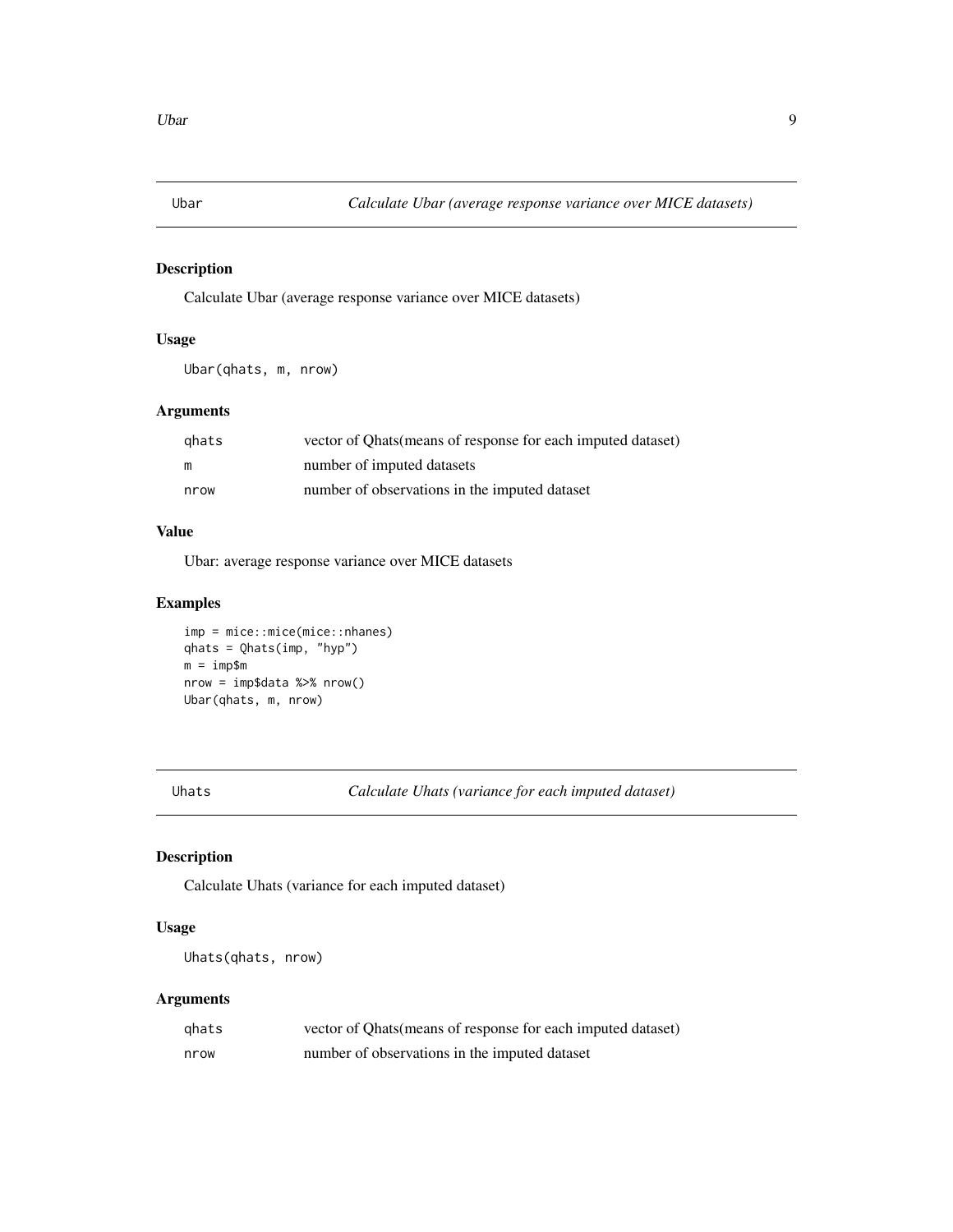10 Uhats and the Uhats of the Uhats of the Uhats of the Uhats of the Uhats of the Uhats of the Uhats of the Uhats of the Uhats of the Uhats of the Uhats of the Uhats of the Uhats of the Uhats of the Uhats of the Uhats of t

# Value

Uhats: vector of response variances for each imputed dataset

```
imp = mice::mice(mice::nhanes)
qhats = Qhats(imp, "hyp")
nrow = imp$data %>% nrow()
Uhats(qhats, nrow)
```